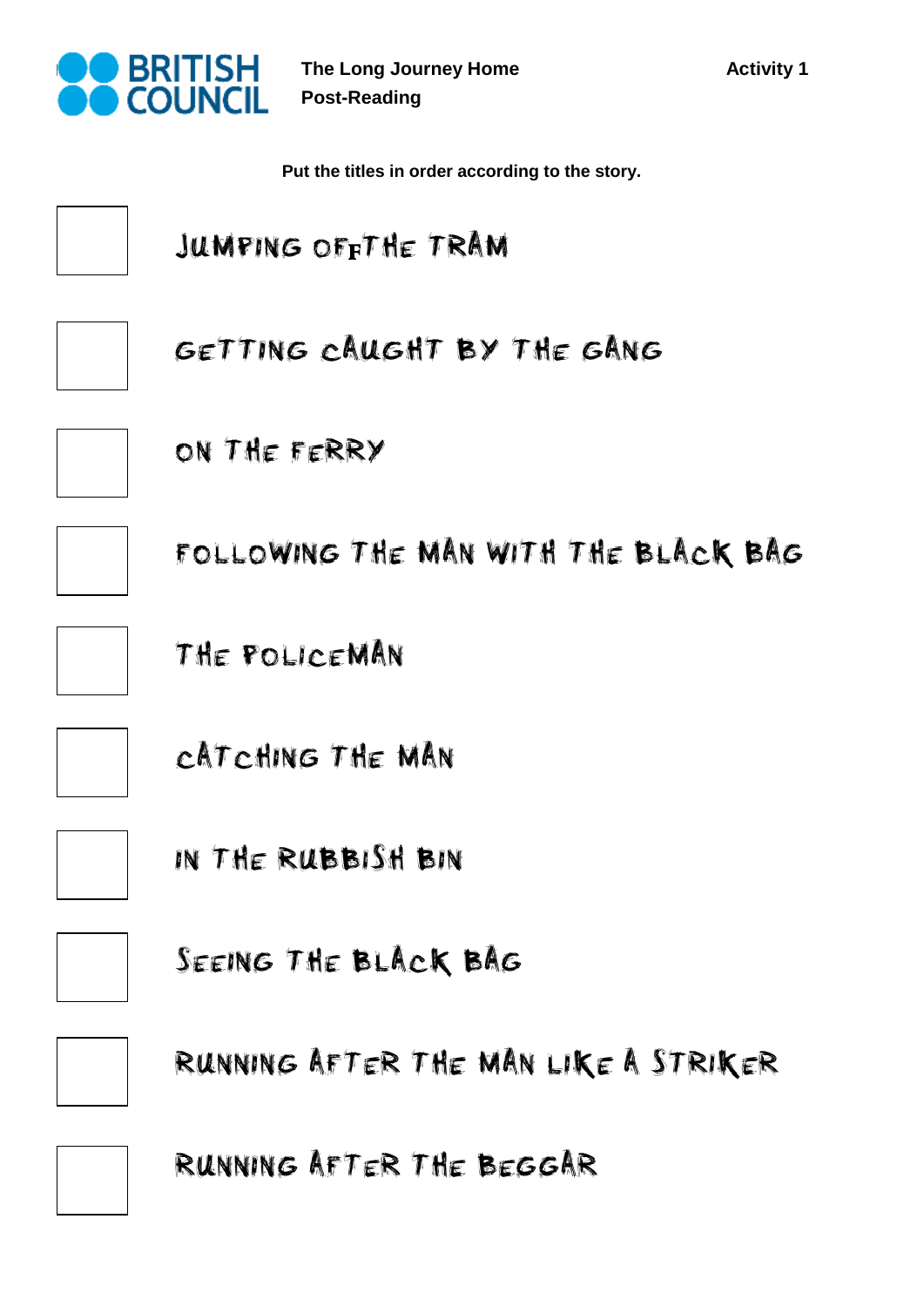

## **The story has been filmed! Draw the poster of the film. Your poster should include:**

- $\triangleright$  A summary of the film
- $\triangleright$  Some comments on the film
- $\triangleright$  A picture
- $\triangleright$  A quote that summarizes the film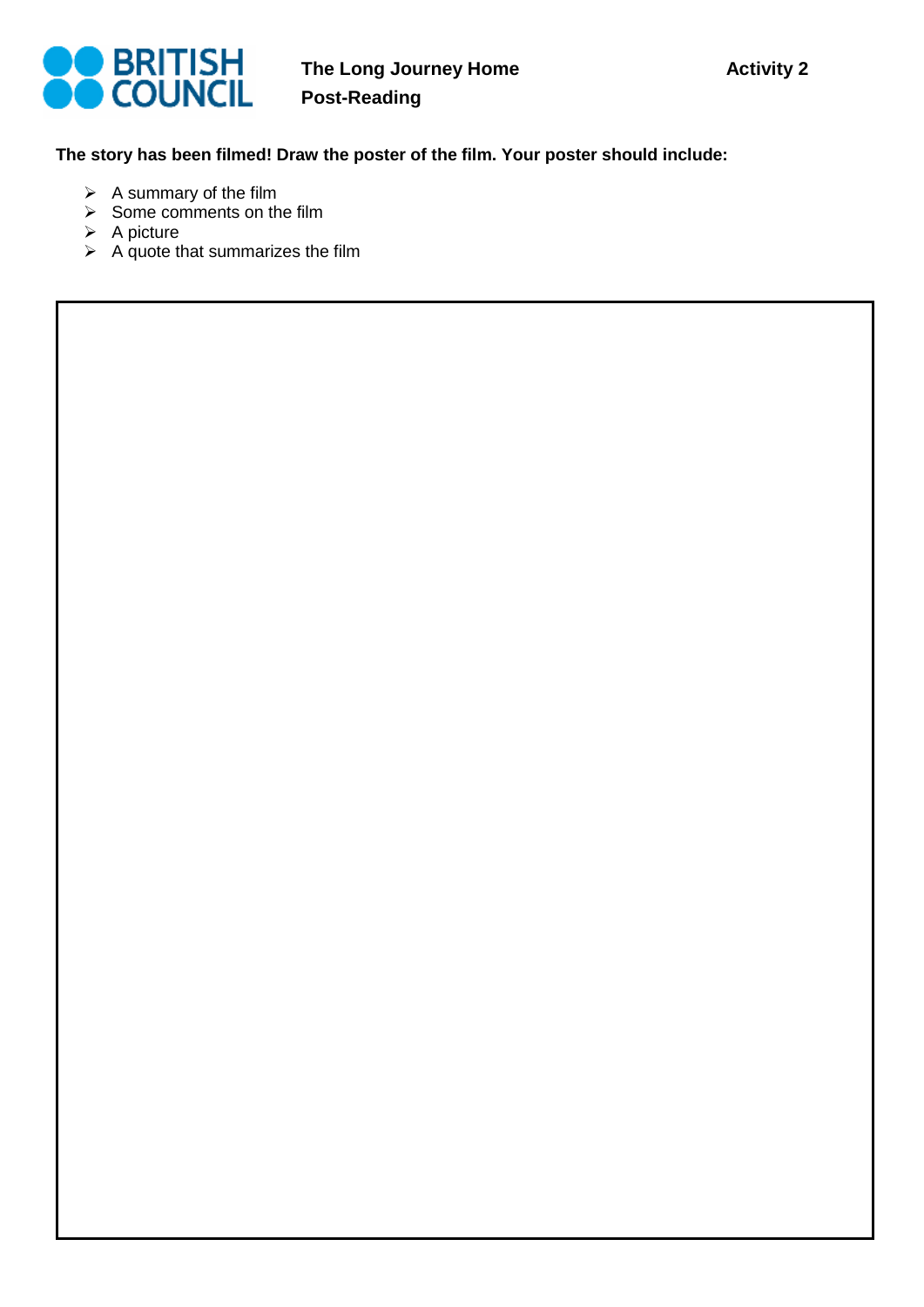

**Work in pairs. You are Mehmet. Persuade the gangsters that you weren't spying on them. Write at least 10 sentences. Role-play your text.** 

*A moment later disaster struck: Mehmet's nose itched. He knew what was going to happen, and he couldn't stop it: he sneezed loudly. Boxes of tea tumbled to the ground. Two men with thunderous faces stared down at him. There was no escape!*

**Gangster 1:** "What the...?"

**Mehmet:** ……………………………………………………………………..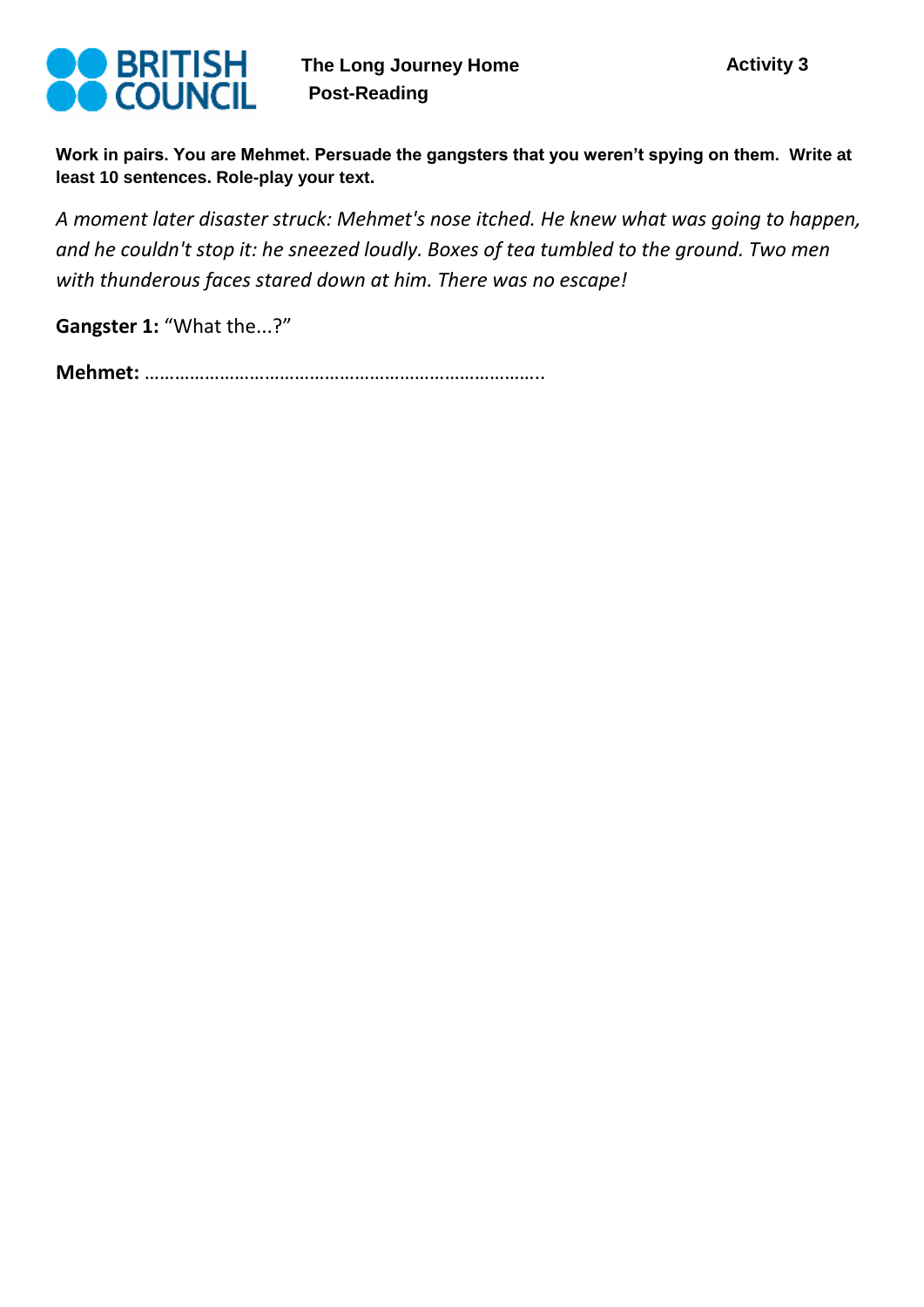

**Mehmet has become a celebrity after he helped the police to catch the drug gang. A well-known TV channel interviewed Mehmet. Write Mehmet's answers.** 



*Presenter: Hello, Mehmet and welcome! You are a hero and we are all looking forward to hearing your story.* 

**Mehmet:** Thank you.

*\_\_\_\_\_\_\_\_\_\_\_\_\_\_\_\_\_\_\_\_\_\_\_\_\_\_\_\_\_\_\_\_\_\_\_\_\_\_\_\_\_\_\_\_\_\_\_\_\_\_\_\_\_\_\_\_\_\_\_\_\_\_\_\_\_\_\_\_\_\_\_\_\_\_\_\_\_\_*

*\_\_\_\_\_\_\_\_\_\_\_\_\_\_\_\_\_\_\_\_\_\_\_\_\_\_\_\_\_\_\_\_\_\_\_\_\_\_\_\_\_\_\_\_\_\_\_\_\_\_\_\_\_\_\_\_\_\_\_\_\_\_\_\_\_\_\_\_\_\_\_\_\_\_\_\_\_\_*

*\_\_\_\_\_\_\_\_\_\_\_\_\_\_\_\_\_\_\_\_\_\_\_\_\_\_\_\_\_\_\_\_\_\_\_\_\_\_\_\_\_\_\_\_\_\_\_\_\_\_\_\_\_\_\_\_\_\_\_\_\_\_\_\_\_\_\_\_\_\_\_\_\_\_\_\_\_\_*

*\_\_\_\_\_\_\_\_\_\_\_\_\_\_\_\_\_\_\_\_\_\_\_\_\_\_\_\_\_\_\_\_\_\_\_\_\_\_\_\_\_\_\_\_\_\_\_\_\_\_\_\_\_\_\_\_\_\_\_\_\_\_\_\_\_\_\_\_\_\_\_\_\_\_\_\_\_\_*

*\_\_\_\_\_\_\_\_\_\_\_\_\_\_\_\_\_\_\_\_\_\_\_\_\_\_\_\_\_\_\_\_\_\_\_\_\_\_\_\_\_\_\_\_\_\_\_\_\_\_\_\_\_\_\_\_\_\_\_\_\_\_\_\_\_\_\_\_\_\_\_\_\_\_\_\_\_\_*

*\_\_\_\_\_\_\_\_\_\_\_\_\_\_\_\_\_\_\_\_\_\_\_\_\_\_\_\_\_\_\_\_\_\_\_\_\_\_\_\_\_\_\_\_\_\_\_\_\_\_\_\_\_\_\_\_\_\_\_\_\_\_\_\_\_\_\_\_\_\_\_\_\_\_\_\_\_\_*

*\_\_\_\_\_\_\_\_\_\_\_\_\_\_\_\_\_\_\_\_\_\_\_\_\_\_\_\_\_\_\_\_\_\_\_\_\_\_\_\_\_\_\_\_\_\_\_\_\_\_\_\_\_\_\_\_\_\_\_\_\_\_\_\_\_\_\_\_\_\_\_\_\_\_\_\_\_\_*

*Presenter: Mehmet, how did everything start? What were you doing when you saw the beggar's bag?*

*Mehmet:\_\_\_\_\_\_\_\_\_\_\_\_\_\_\_\_\_\_\_\_\_\_\_\_\_\_\_\_\_\_\_\_\_\_\_\_\_\_\_\_\_\_\_\_\_\_\_\_\_\_\_\_\_\_\_\_\_\_\_\_\_\_\_\_\_\_\_\_\_\_\_*

*Presenter: Why did you decide to follow the man who took the bag?*

*Mehmet:\_\_\_\_\_\_\_\_\_\_\_\_\_\_\_\_\_\_\_\_\_\_\_\_\_\_\_\_\_\_\_\_\_\_\_\_\_\_\_\_\_\_\_\_\_\_\_\_\_\_\_\_\_\_\_\_\_\_\_\_\_\_\_\_\_\_\_\_\_\_\_*

*Presenter: Mehmet, how did they catch you?*

*Mehmet:\_\_\_\_\_\_\_\_\_\_\_\_\_\_\_\_\_\_\_\_\_\_\_\_\_\_\_\_\_\_\_\_\_\_\_\_\_\_\_\_\_\_\_\_\_\_\_\_\_\_\_\_\_\_\_\_\_\_\_\_\_\_\_\_\_\_\_\_\_\_\_*

*Presenter: What did they do to you?*

*Mehmet:\_\_\_\_\_\_\_\_\_\_\_\_\_\_\_\_\_\_\_\_\_\_\_\_\_\_\_\_\_\_\_\_\_\_\_\_\_\_\_\_\_\_\_\_\_\_\_\_\_\_\_\_\_\_\_\_\_\_\_\_\_\_\_\_\_\_\_\_\_\_\_*

*Presenter: How did you feel when you were in the rubbish bin? And how did you manage to escape?*

*Mehmet:\_\_\_\_\_\_\_\_\_\_\_\_\_\_\_\_\_\_\_\_\_\_\_\_\_\_\_\_\_\_\_\_\_\_\_\_\_\_\_\_\_\_\_\_\_\_\_\_\_\_\_\_\_\_\_\_\_\_\_\_\_\_\_\_\_\_\_\_\_\_\_*

*Presenter: What happened at the ferry?*

*Mehmet:\_\_\_\_\_\_\_\_\_\_\_\_\_\_\_\_\_\_\_\_\_\_\_\_\_\_\_\_\_\_\_\_\_\_\_\_\_\_\_\_\_\_\_\_\_\_\_\_\_\_\_\_\_\_\_\_\_\_\_\_\_\_\_\_\_\_\_\_\_\_\_*

*Presenter: What are your plans with the reward money?*

*Mehmet:\_\_\_\_\_\_\_\_\_\_\_\_\_\_\_\_\_\_\_\_\_\_\_\_\_\_\_\_\_\_\_\_\_\_\_\_\_\_\_\_\_\_\_\_\_\_\_\_\_\_\_\_\_\_\_\_\_\_\_\_\_\_\_\_\_\_\_\_\_\_\_*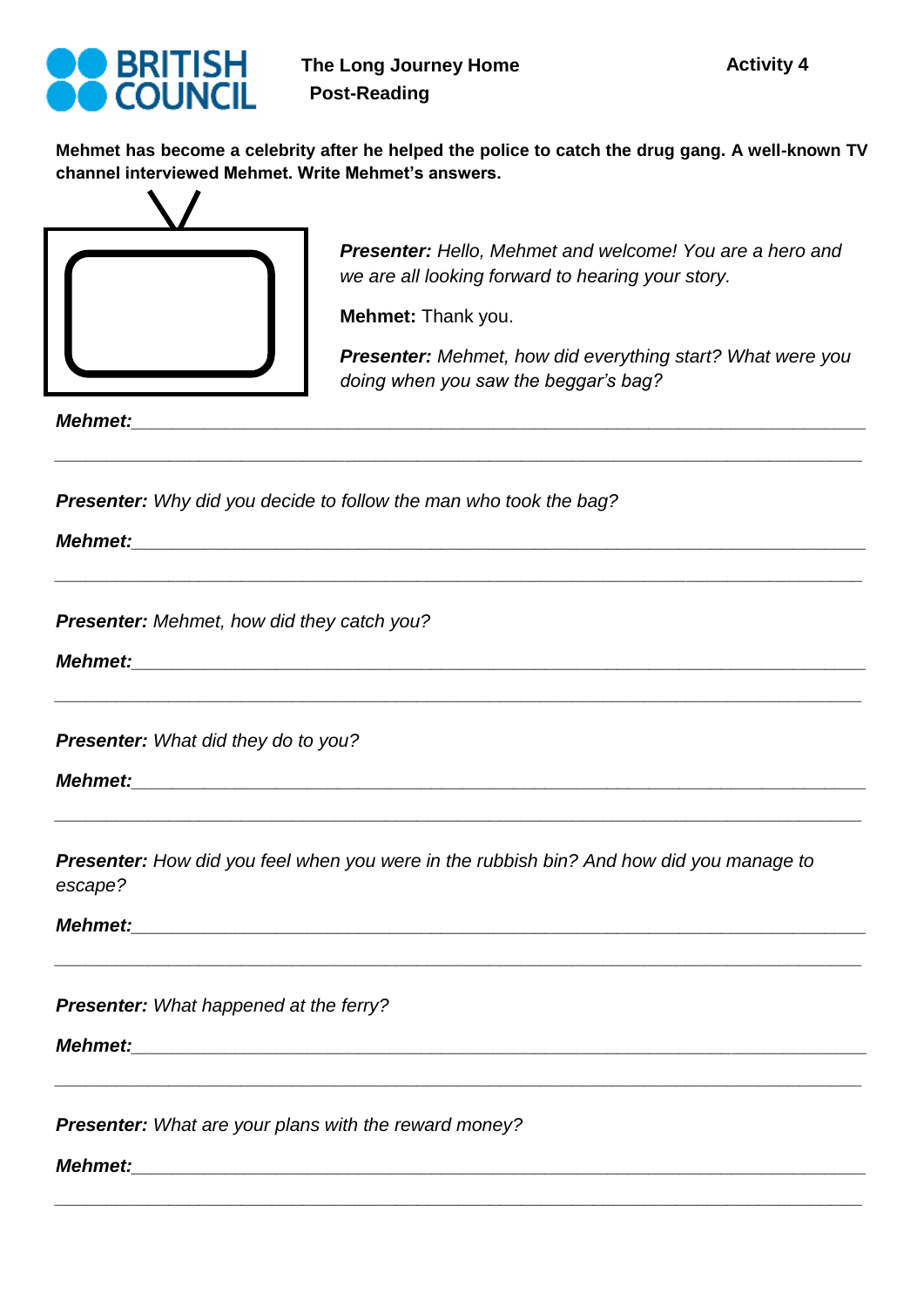

**Answer the questions individually. Then, note down your partner's answers if they are different to yours.** 

| <b>Questions</b>                                                                          | <b>My answers</b> | My friend's answer |
|-------------------------------------------------------------------------------------------|-------------------|--------------------|
| 1. What event does the<br>story describe?                                                 |                   |                    |
| 2. What are the different<br>settings in the story?                                       |                   |                    |
| 3. Who are the major<br>characters in this story<br>and what are their roles?             |                   |                    |
| 4. What are the main<br>events in the story? In<br>order<br>do<br>they<br>what<br>happen? |                   |                    |
| 5. What effect do these<br>the<br>events<br>have<br>on<br>characters?                     |                   |                    |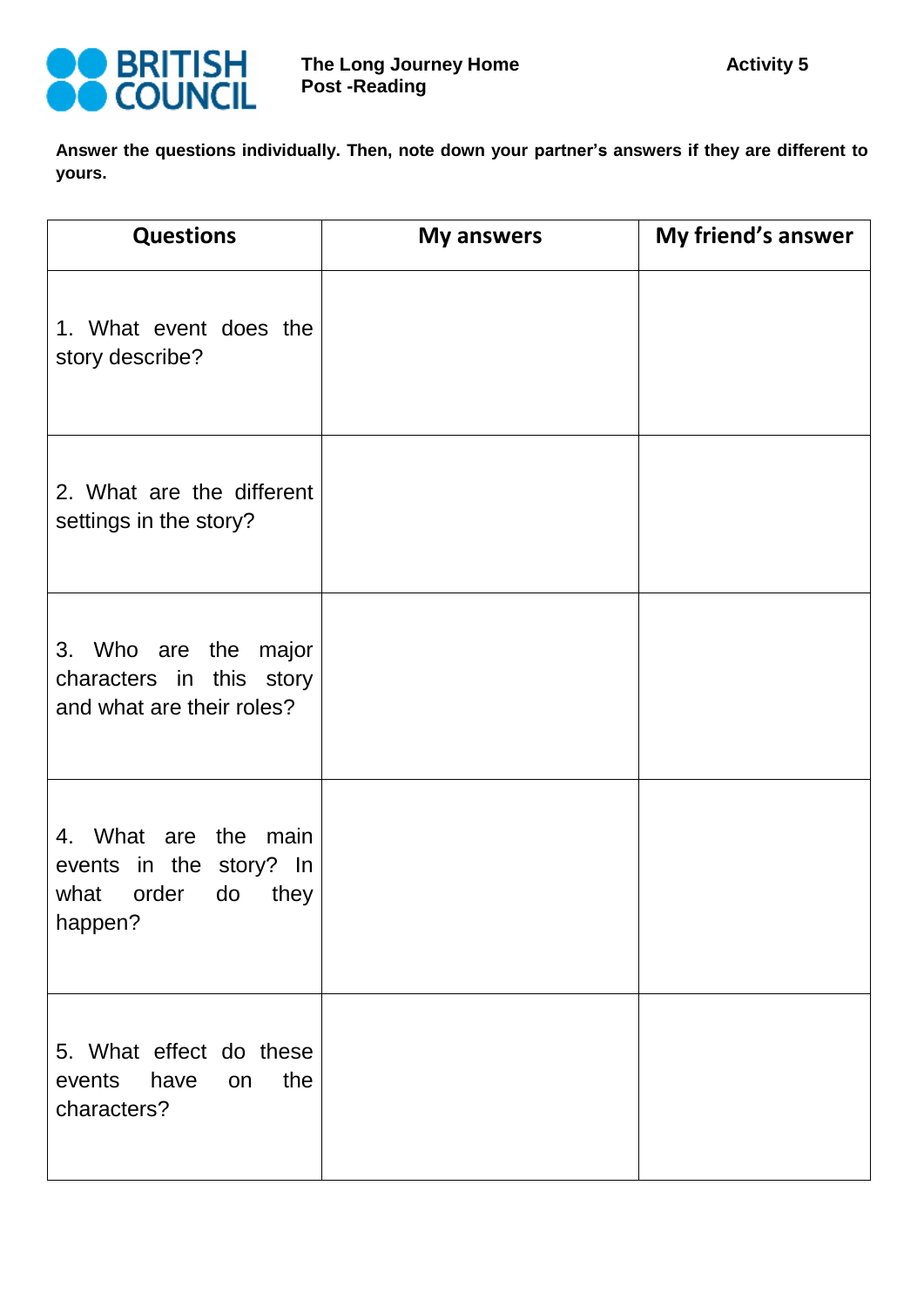

**This is the night before Mehmet's adventure. Write what the characters thought about before they went to sleep.** 

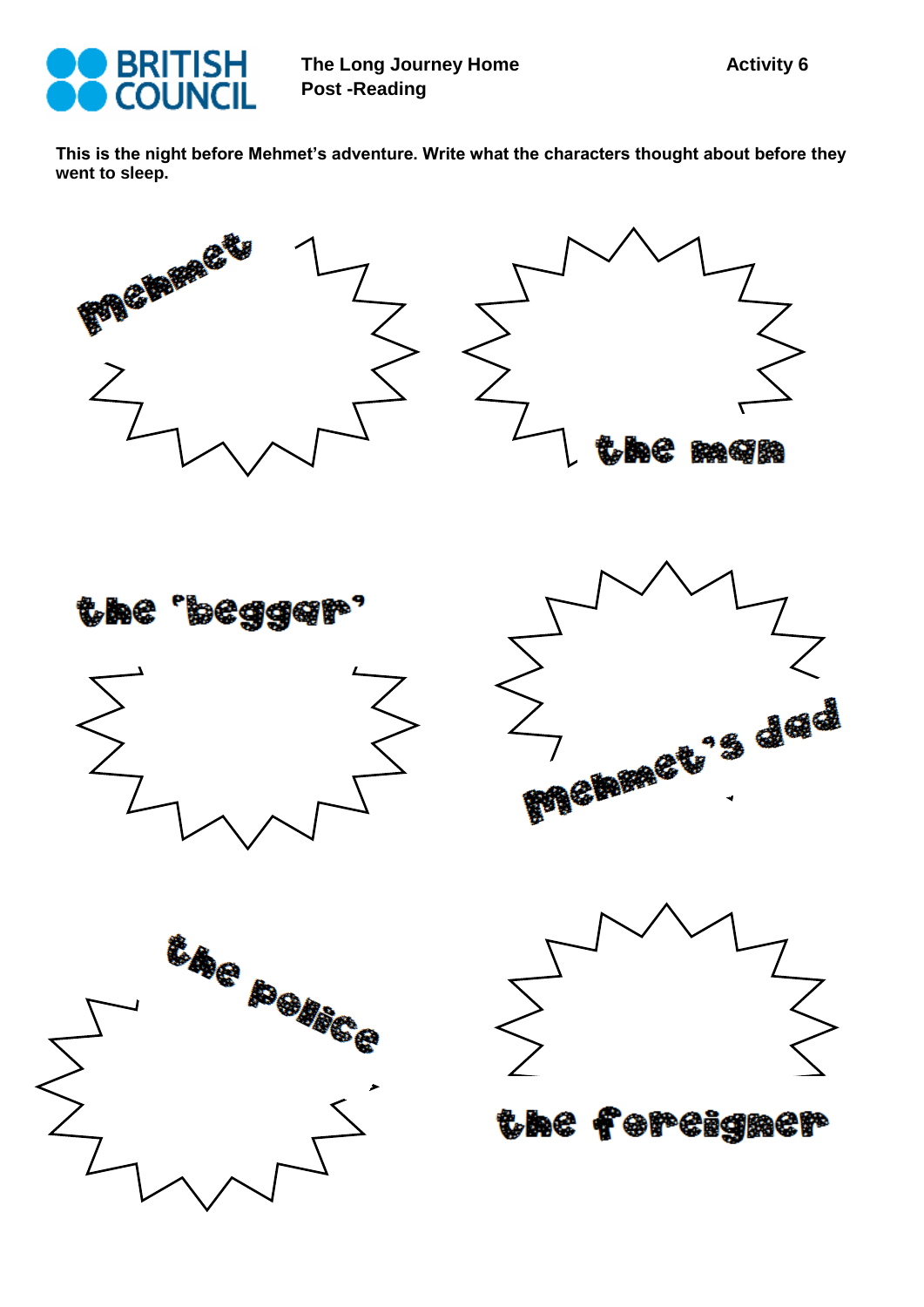

**Read the quote below and complete the statement.** 

 $a$  said this to  $a$ 

Never give up. Always go for a goal!

**Think about this quote and write a paragraph about it. Give examples from both the story and your own life.** 

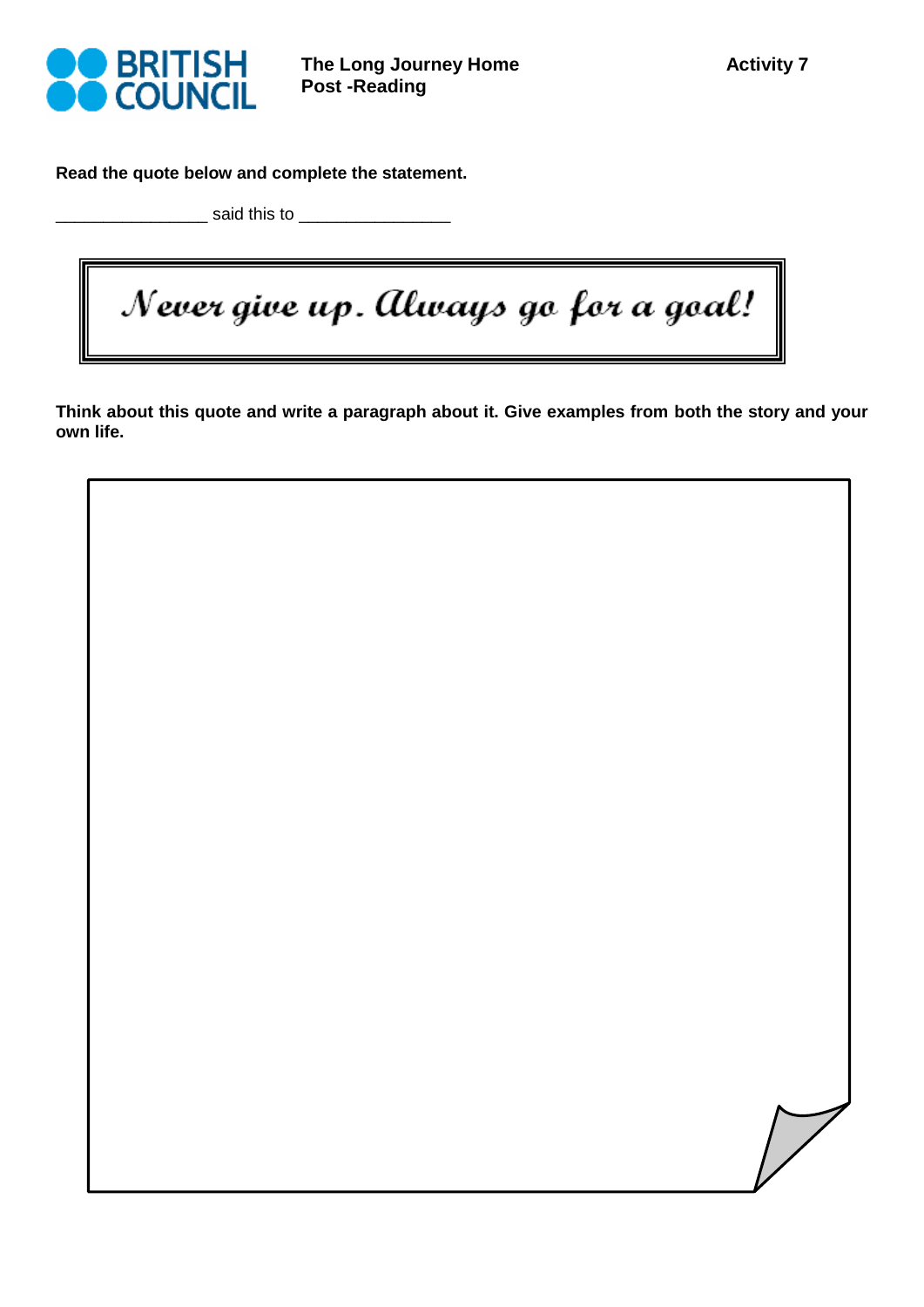

**Mehmet thought about what he had learned on the football pitch: "Surprise your opponent!" Can you think of any more inspirational statements to encourage Mehmet?** 

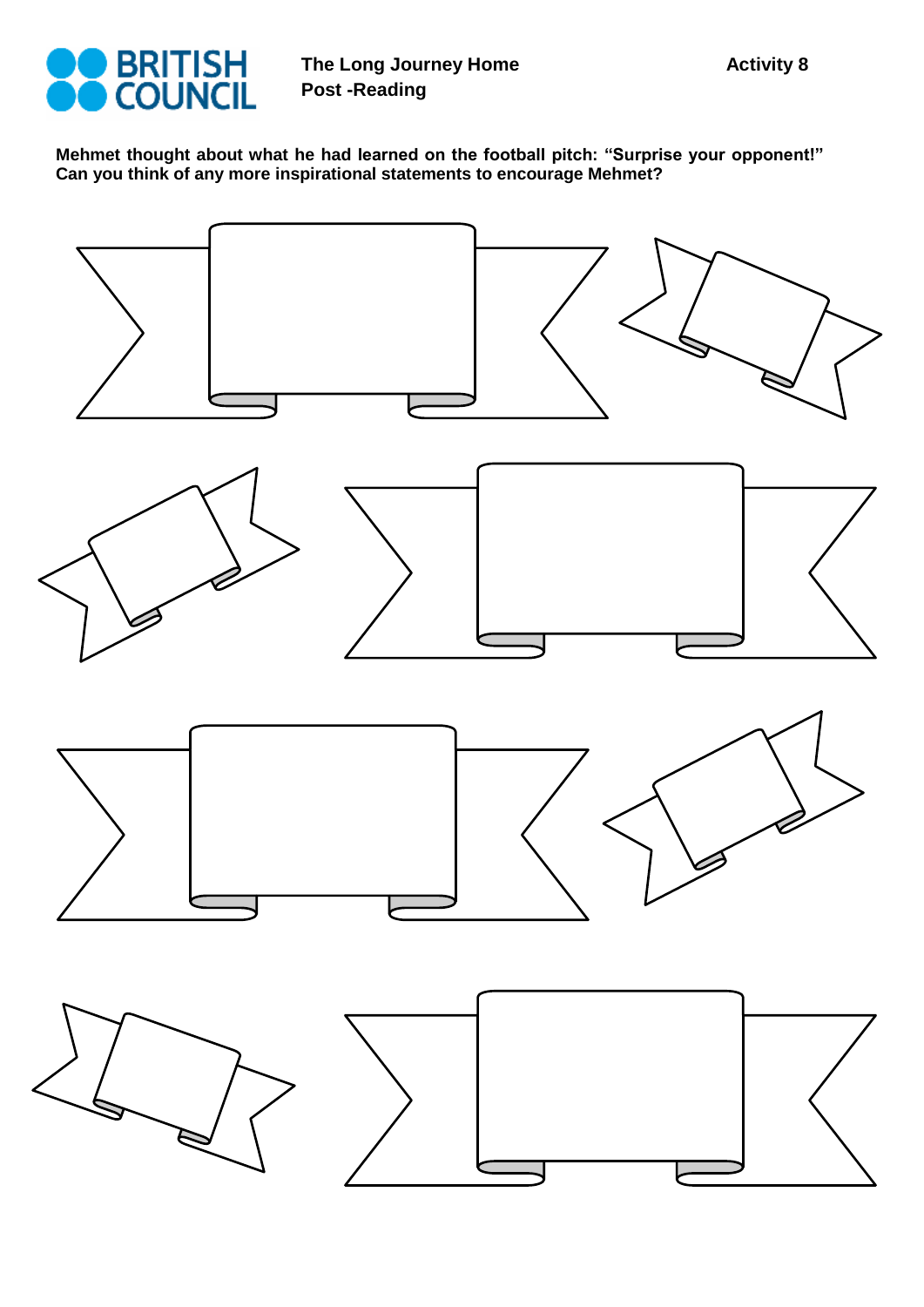

**The thieves in the story were planning to meet at 'Haydarpasa Terminus'. Do an internet search about this place and answer the questions.**